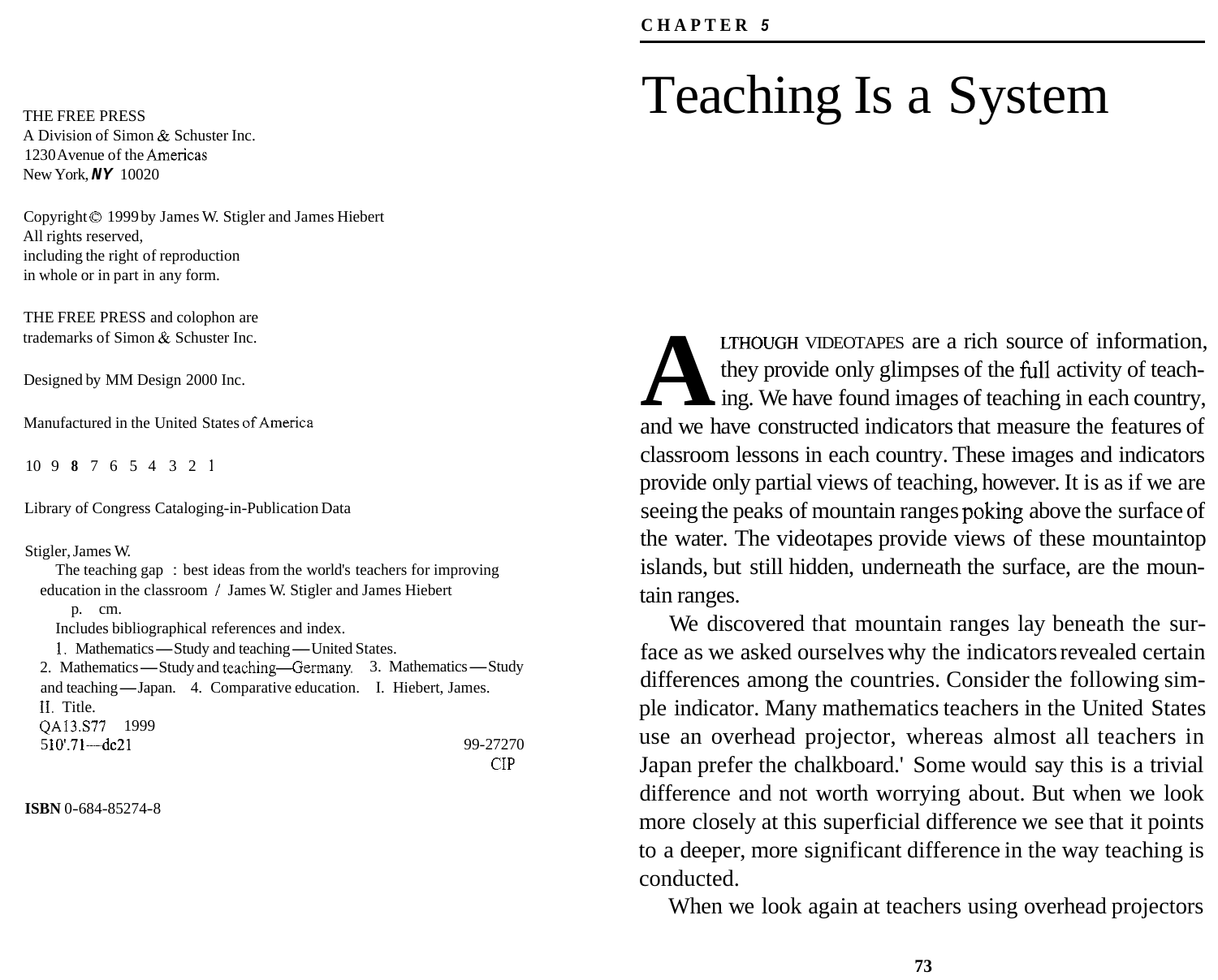74 **THE TEACHING GAP TEACHING** IS **A** SYSTEM *75* 

and chalkboards, we begin to see that teachers in the two countries do not just use different visual devices, they use them in different ways. Most teachers in the United States use visual devices to focus students' attention. They use both overhead projectors and chalkboards to display information in written or graphic form while they are describing it orally. **As** they finish each part of their oral presentation, they often erase that part of the written material and move to the next item. Whether they use overhead projectors or chalkboards, they use these visual aids to keep students' attention directed toward the information of the moment. This observation is not a new revelation. Many preservice teacher-training programs offer advice on using overhead projectors in just this way. Readers who have participated in such teacher training might remember being told to cover up all the items on the transparency except the one being presented, then to move the cover down to the next item, and so on. When finished presenting the last item, the teacher is told to turn off the projector so as to reclaim students' attention.

Japanese teachers use visual aids for a very different purpose: to provide a record of the problems and solution methods and principles that are discussed during the lesson. The first item of information in the lesson is placed at the far left of the chalkboard; the next item, whether presented by a student or the teacher, is written next to it; and so on. The record builds, left to right, as the lesson proceeds. Many Japanese teachers finish the lesson with a full chalkboard, showing a complete record of the lesson.

The fact that **U.S.** teachers frequently use overhead projectors and Japanese teachers use only chalkboards indicates much more than a whimsical preference in visual aids. Given how these aids are employed in each culture, we can now see that Japanese teachers would *not* use overhead projectors, whereas **U.S.** teachers would use either one but probably would find overhead projectors more effective. Visual aids function very differently in these two different systems of teaching.

And here is the significant truth about teaching that this simple-seeming indicator reveals: teaching is a *system.* It is not a loose mixture of individual features thrown together by the teacher. It works more like a machine, with the parts operating together and reinforcing one another, driving the vehicle forward. In the U.S. machine, or system, there is a slot for a visual aid that helps focus students' attention. The overhead projector serves this purpose as well as, or better than, the chalkboard, so it is easy to see why many teachers have shifted to the overhead. In the Japanese system, there is no such slot. Instead, there is a slot for presenting a cumulative record of the day's lesson. The overhead projector does not function in this way, so Japanese teachers do not use it; they continue to use the chalkboard.'

If teaching is a system, then each feature, by itself, doesn't say much about the kind of teaching that is going on. What is important is how the features fit together to form a whole. How does one feature connect with the next one? How does an activity near the end of the lesson link back with one at the beginning? This is a very different way to think about teaching. It means that individual features make sense only in terms of how they relate with others that surround them. It means that most individual features, by themselves, are not good or bad. Their value depends on how they connect with others and fit into the lesson.

One lesson we described briefly in Chapter 3 began with pure memorization. The teacher asked students to recite three properties they had learned already about parallelograms, such as "opposite sides are parallel and of equal length." Individual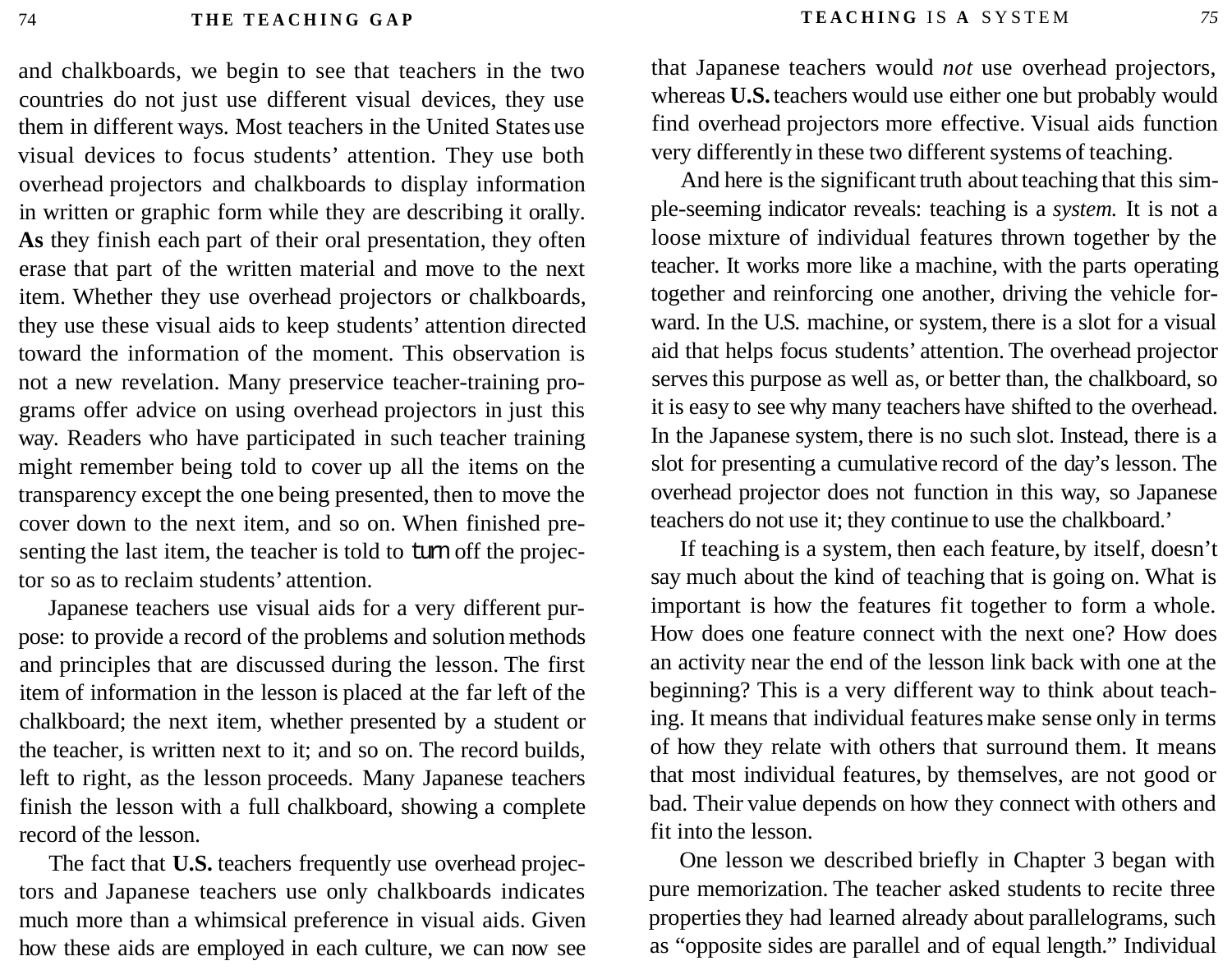note: these pages are from Chapter **6,** 

"Teaching is a Cultural Activity," the substance of which was published before the book in an article that is now on the Web at http://www. **aft.org/american~educator/winter98/TeachingWinter98** .pdf

Let's return to the example of the chalkboard versus the overhead projector. Recall that many teachers in the United States have replaced the chalkboard with the overhead projector, whereas Japanese teachers have not. In Chapter 5 we explained this difference in terms of the different instructional systems in which the visual aids are used. In U.S. classrooms visual aids function to guide and control students' attention. Seen in this light, the overhead projector is preferred because it gives teachers even more control over what students are attending to. Within the Japanese system of teaching, visual aids serve a different function. They are not used to control attention but to provide a cumulative record of the lesson's activities and their results. Japanese teachers do not use the overhead projector because it is not possible to fit the cumulative record on an overhead transparency.

To dig deeper we must ask why Japanese teachers want a cumulative record of the lesson to be available to students and why U.S. teachers want to control students' attention. To answer these questions we need to situate these two systems of teaching in the context of cultural beliefs about how students learn and about the role the teacher can play in this process.

## Cultural Beliefs About Teaching and Learning: Japan and the United States

As we pursue deeper comparisons of teaching, we focus on Japan and the United States because this comparison is the most dramatic, and therefore illustrates well the role that beliefs can play in generating and maintaining cultural scripts for teaching.

#### **Nature of Mathematics**

The typical U.S. lesson is consistent with the belief that school mathematics is a set of procedures. Although teachers might understand that other things must be added to these procedures to get the complete definition of mathematics, many *behave* as if mathematics is a subject whose use for students, in the end, is as a set of procedures for solving problems.

In our study, teachers were asked what "main thing" they wanted students to learn from the lesson. Sixty-one percent of U.S. teachers described *skills* they wanted their students to learn. They wanted the students to be able to perform a procedure, solve a particular kind of problem, and so on.

Many U.S. teachers also seem to believe that learning terms and practicing skills is not very exciting. We have watched them trying to jazz up the lesson and increase students' interest in nonmathematical ways: by being entertaining, by interrupting the lesson to talk about other things (last night's local rock concert, for example), or by setting the mathematics problem in a the lesson to talk about other things (last night's local rock concert, for example), or by setting the mathematics problem in a real-life or intriguing context—for example, measuring the circumference of a basketball. Teachers act as if student interest will be generated only by diversions outside of mathematics.

Japanese lessons appear to be generated by different beliefs about the subject. Teachers act as if mathematics is a set of relationships between concepts, facts, and procedures. These relationships are revealed by developing solution methods to problems, studying the methods, working toward increasingly efficient methods, and talking explicitly about the relationships of interest.

On the same questionnaire, 73 percent of Japanese teachers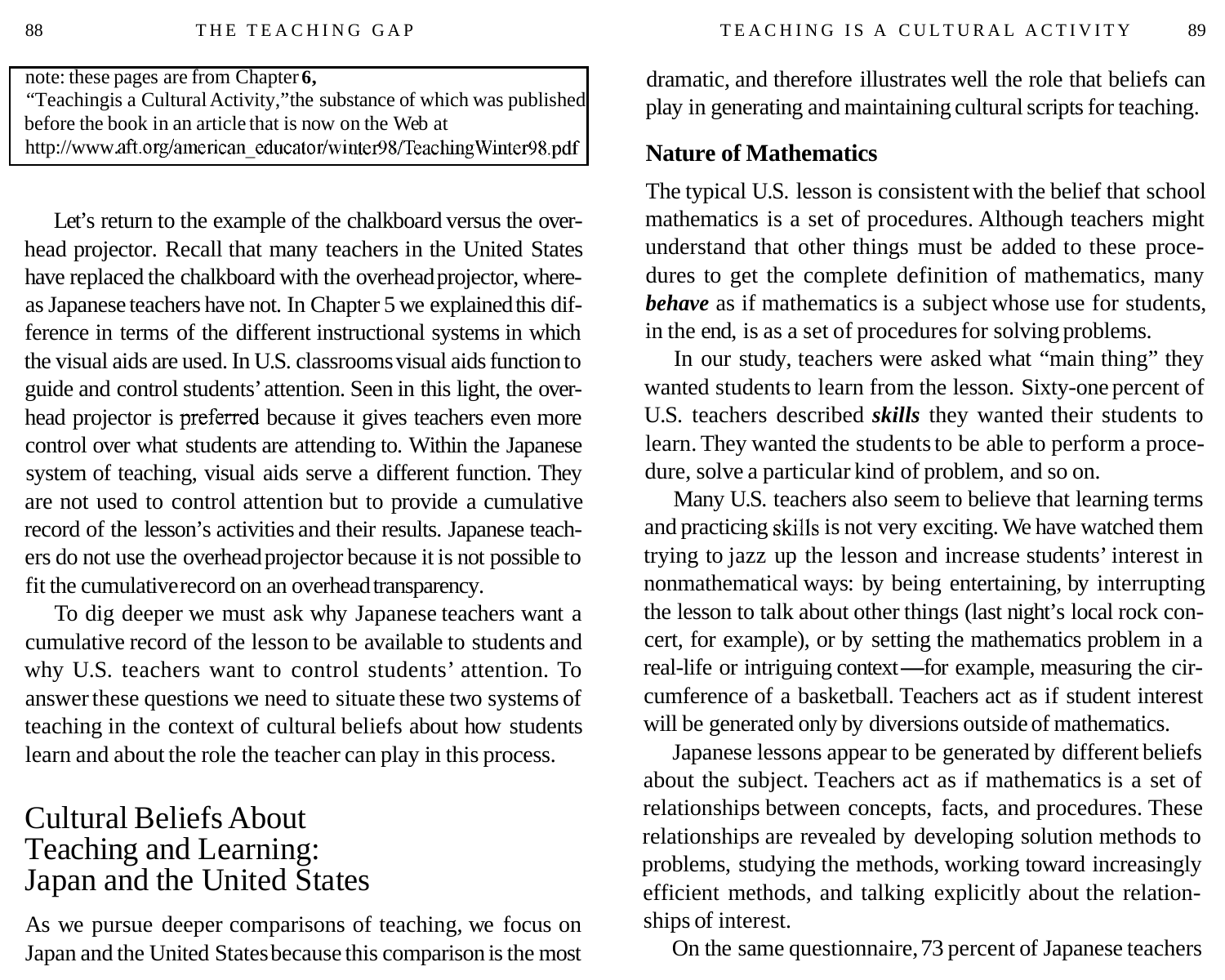said that the main thing they wanted their students to learn from the lesson was to think about things in a new way, such as to see new relationships between mathematical ideas.

Japanese teachers also act as if mathematics is inherently interesting and students will be interested in exploring it by developing new methods for solving problems. They seem less concerned about motivating the topics in nonmathematical ways.

#### **Nature of Learning**

If one believes that mathematics is mostly a set of procedures and the goal is to help students become proficient executors of the procedures, as many U.S. teachers seem to, then it would be understandable to believe that mathematics is learned best by mastering the material incrementally, piece by piece. This view of skill learning has a long history in the United States.<sup>3</sup> Learning procedures occurs by practicing them many times, with later exercises being slightly more difficult than earlier ones. Practice should be relatively error-free, with high levels of success at each point. Confusion and frustration, in this traditional American view, should be minimized; they are signs that earlier material was not mastered. The more exercises, the more smoothly learning will proceed.

Suppose students are studying how to add and subtract fractions with unlike denominators, such as  $\frac{2}{3} + \frac{4}{7}$ . The U.S. beliefs about learning described above would dictate that students should first master adding fractions with like denominators, such as  $\frac{1}{5} + \frac{2}{5}$ , then be shown how to add simple fractions with unlike denominators, such as  $\frac{1}{2} + \frac{1}{4}$ , being warned about the common error of adding the denominators (to minimize this error), and later practice more difficult problems, such as  $\frac{2}{3}$  +  $\frac{4}{7}$ .

Japanese teachers appear to hold a different set of beliefs

about learning and probably would plan a different kind of lesson for adding fractions. One can infer that Japanese teachers believe students learn best by first struggling to solve mathematics problems, then participating in discussions about how to solve them, and then hearing about the pros and cons of different methods and the relationships between them. Frustration and confusion are taken to be a natural part of the process, because each person must struggle with a situation or problem first in order to make sense of the information he or she hears later. Constructing connections between methods and problems is thought to require time to explore and invent, to make mistakes, to reflect, and to receive the needed information at an appropriate time.4

What kind of lesson on adding and subtracting fractions with unlike denominators would these beliefs generate? **A**  teacher's manual in a popular Japanese textbook series gives us a clue.5 It alerts teachers that the error students are most likely to make is to add the denominators. Students will learn to understand the process more fully, says the manual, if they are allowed to make this mistake and then examine the consequences. Some suggestions are given for how to help students reflect on the inconsistencies they will encounter if they add, for example,  $\frac{1}{2}$  and  $\frac{1}{4}$ , and get  $\frac{2}{6}$ . Teachers are to begin the lesson with a problem like this and then compare the different methods for solution that students develop. Obviously, struggling and making mistakes and then seeing why they are mistakes are believed to be essential parts of the learning process in Japan.

### **Role of the Teacher**

Given the differences between the United States and Japan in the apparent beliefs about the subject and learning, it is not surprising that marked differences can be inferred regarding beliefs